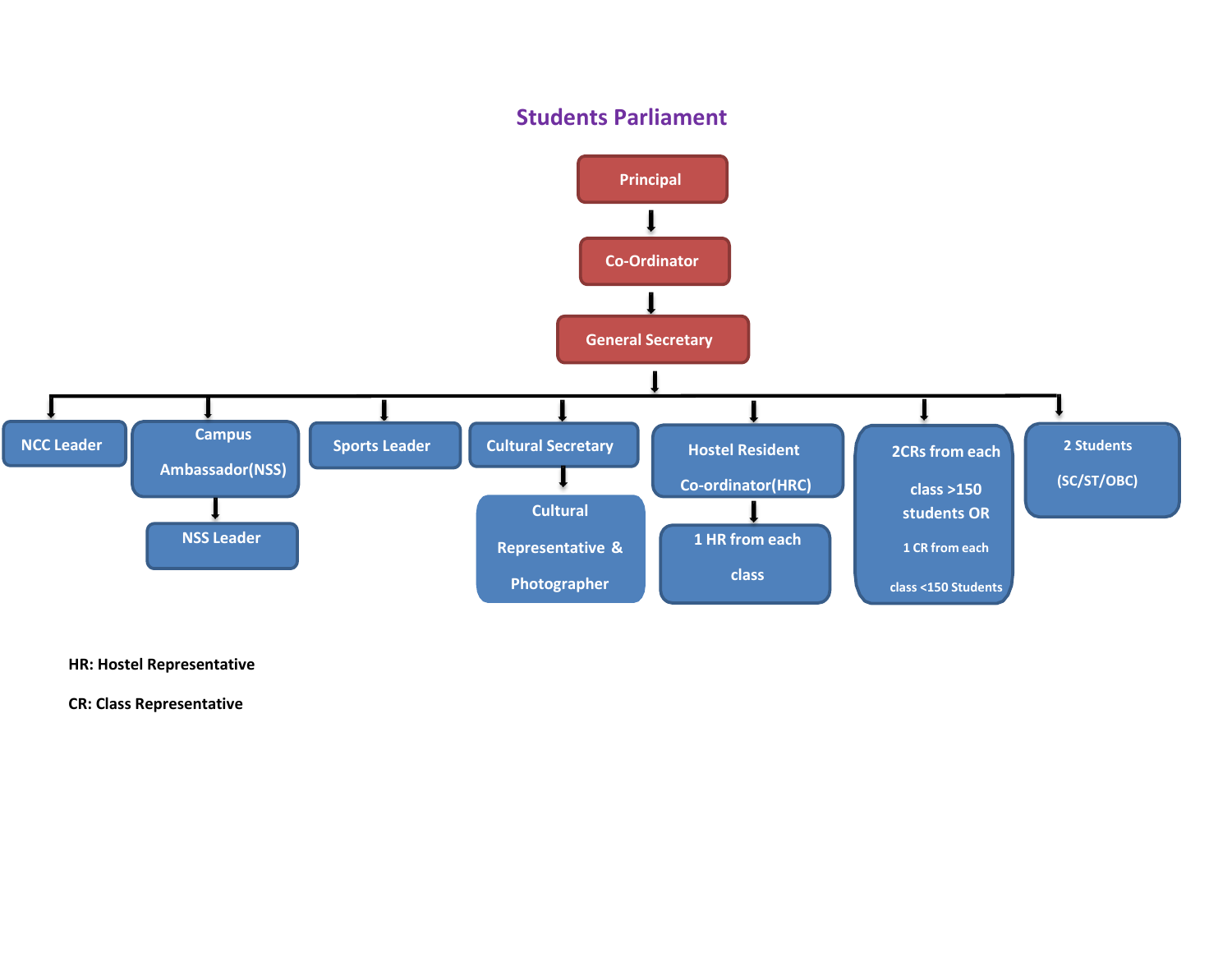**Vision:** Active participation of students in all the activities of the college, through a designated body

**Mission:** To inculcate democratic work ethics and create a sense of belonging.

**Policy:** My College, My Pride

# **Work Profile:**

1. All the selected/ elected members [CRs, HRs] will work with complete transparency, dedicationand play active role. GS and CGS will be elected/ selected by CR's and HR's.

2. CR and HR will help to manage overall discipline in the Class as well as Campus.

3. Designated Committee members will ensure the collection of fine [Student's Welfare Fund ]fromlate comers as well as spread awareness about being on time . The GS and Other Committee members will manage the funds raised with transparency.

4. Active participation is expected from in all the College, departmental as well as respective class/subject functions.

5. All the CR and HR will try to set examples to other students by their exemplary behavior.

6. Active and sincere participation is expected from Students Parliament in all kinds of Institutional Social Responsibilities or any kind of Social work / Awareness Programme undertaken by the college.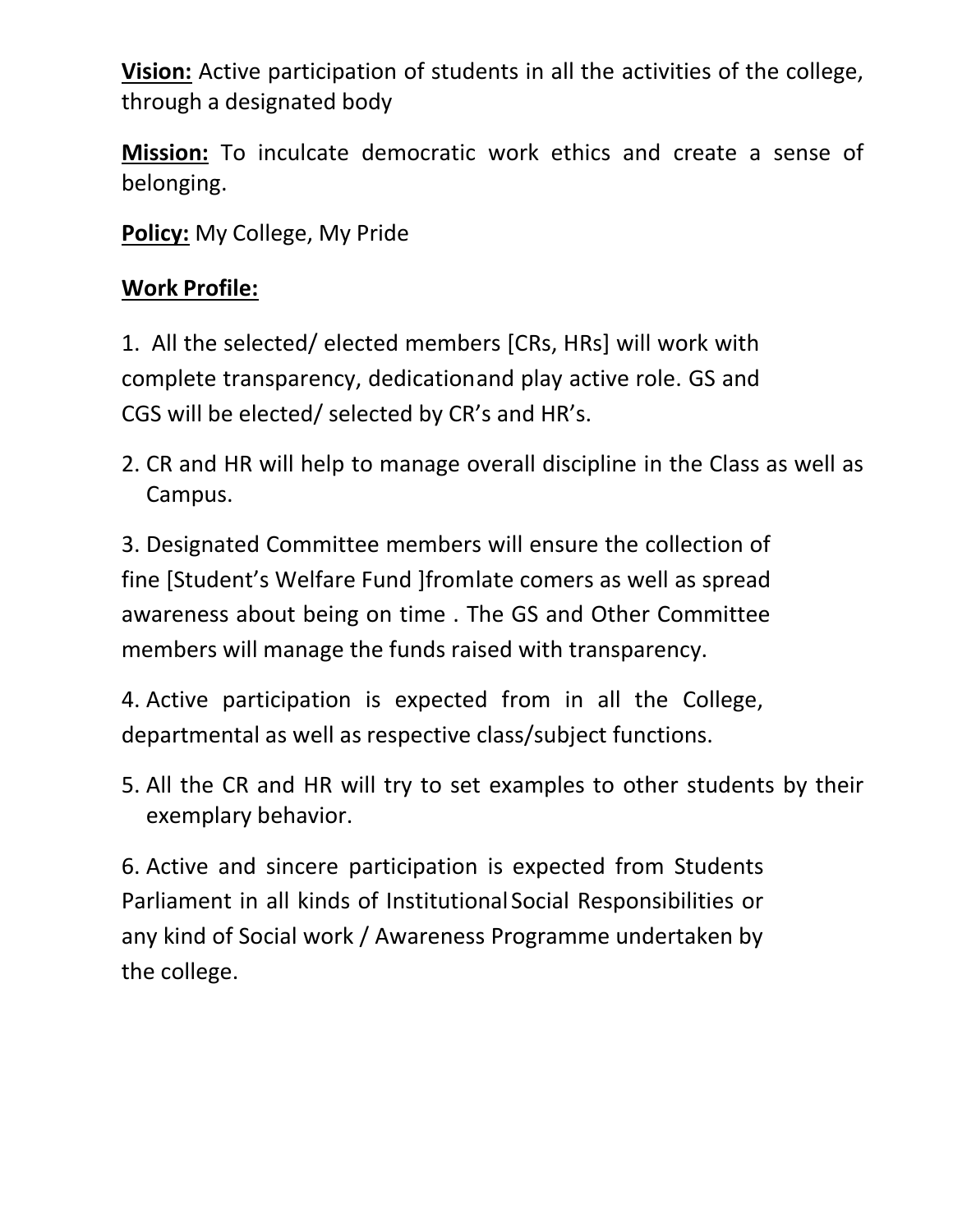- 7. GS [General Secretary] along with few CR and HR will join Annual NNS Camp, for a day or two, toextend solidarity.
- 8. CGS will manage training programmes conducted for any and each kind of Cultural Activities conducted / held by the College.
- 9. The GS and CGS will try to solve trivial matters/ problems raised by students, if there are any.
- 10. The Students Parliament will actively participate in conduction Student Support Programme.
- 11. CR's and HR's will coordinate between Mentor and Mentee.
- 12. The Students Parliament will play active role in spreading awareness about PsychologicalCounseling.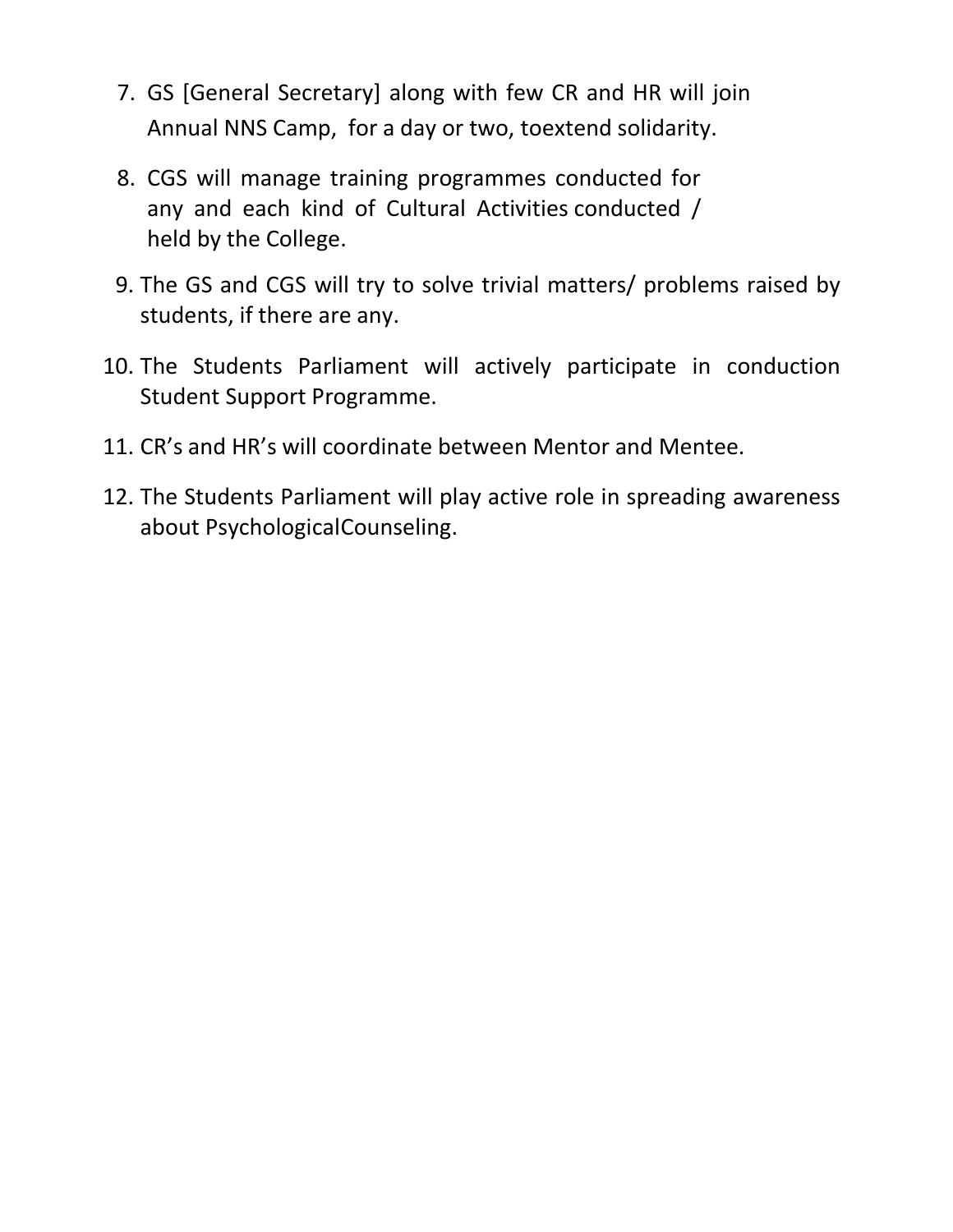# **Year 2015-16 C.R. & H.R. List**

#### **Department of Commerce (Gujarati Medium)**

|                  | H.R.                        | C.R.                       |
|------------------|-----------------------------|----------------------------|
| $SEM - I & H$    | Sabva Hetal Jivrajbhai      | Patel Hemali Rameshbhai    |
| $SEM - III & IV$ | Prajapati Komal Karshanbhai | l Chundavat Hiral Harisinh |
| $SEM - V & VI$   | Patel Devanshi Pravinbhai   | Mistry Ankita Dineshbhai   |

#### **Department of Commerce (English Medium)**

|                | H.R.                      | C.R.                          |
|----------------|---------------------------|-------------------------------|
| SEM - I & II   | Garala Tanvi Kishorbhai   | Shah Janvi Bhagyatkumar       |
| SEM - III & IV | Jakhariya Payal Ashokbhai | Kumawat Durya Kaneyalal       |
| SEM - V & VI   | Dave Urvi Rajeshbhai      | Sisodiya Himani Narendrashing |

#### **Department of M.Com**

|                | H.R.                     | C.R.             |
|----------------|--------------------------|------------------|
| $SEM - I & H$  | Patel Bhoomi Rasikbhai   | Sharma Neha R.   |
| SEM - III & IV | Patel Shalini Dineshbhai | Thakkar Anand H. |

## **Arts**

#### **Department of English**

|                  | H.R.                    | C.R.                   |
|------------------|-------------------------|------------------------|
| $SEM - I & H$    | Ruta Bharatbhai Patel   | Mittal Desai           |
| $SEM - III & IV$ | Nimisha Prajapati       | Sejal Chaudhari        |
| SEM - V & VI     | Monali Pravinbhai Patel | Divya Laxmanbhai Patel |

### **Department of Gujarati**

|                | H.R.                  | C.R.                        |
|----------------|-----------------------|-----------------------------|
| $SEM - I & H$  | Zalak Navinbhai Patel | Akalmati Shankarbhai Rajput |
| SEM - III & IV | Swati Patel           | Dhara Desai                 |
| $SEM - V & VI$ | Jalpa Lalithhai Patel | Nirmala Rameshbhai Joshi    |

#### **Department of Sociology**

|                | H.R.                    | C.R.                     |
|----------------|-------------------------|--------------------------|
| $SEM - I & H$  | Nisha Jagdishbhai Patel | Poonam Mahendrasinh Zala |
| SEM - III & IV | Mayuri Vijaybhai Patel  | Deepa Laxmanbhai Kuldeep |
| SEM - V & VI   | Komal Vishanubhai Gohil | Priva Patel              |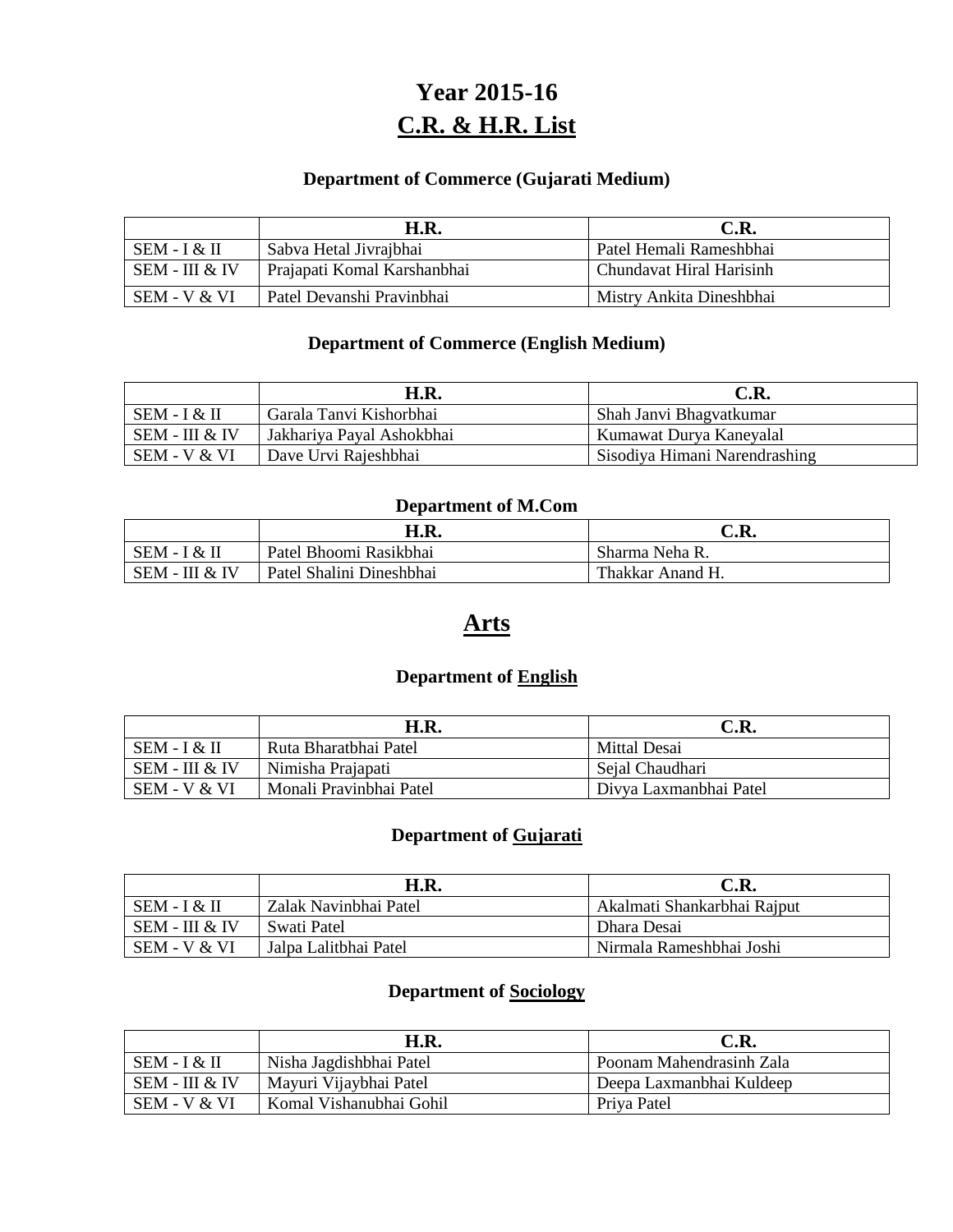# **Department of Computer**

|                | H.R.                    | C.R.                     |
|----------------|-------------------------|--------------------------|
| $SEM - I & H$  | Asha Dayarambhai Patel  | Patel Agrisha Rameshbhai |
| SEM - III & IV | Rimpal Rameshbhai Patel | Palak K. Prajapati       |

|                | C.R.                          |
|----------------|-------------------------------|
| SEM - I & II   | Anisha Dineshgiri Goswami     |
| SEM - III & IV | Sushree Bharti Vijayshign Rao |
| SEM - V & VI   | Rima A. Parikh                |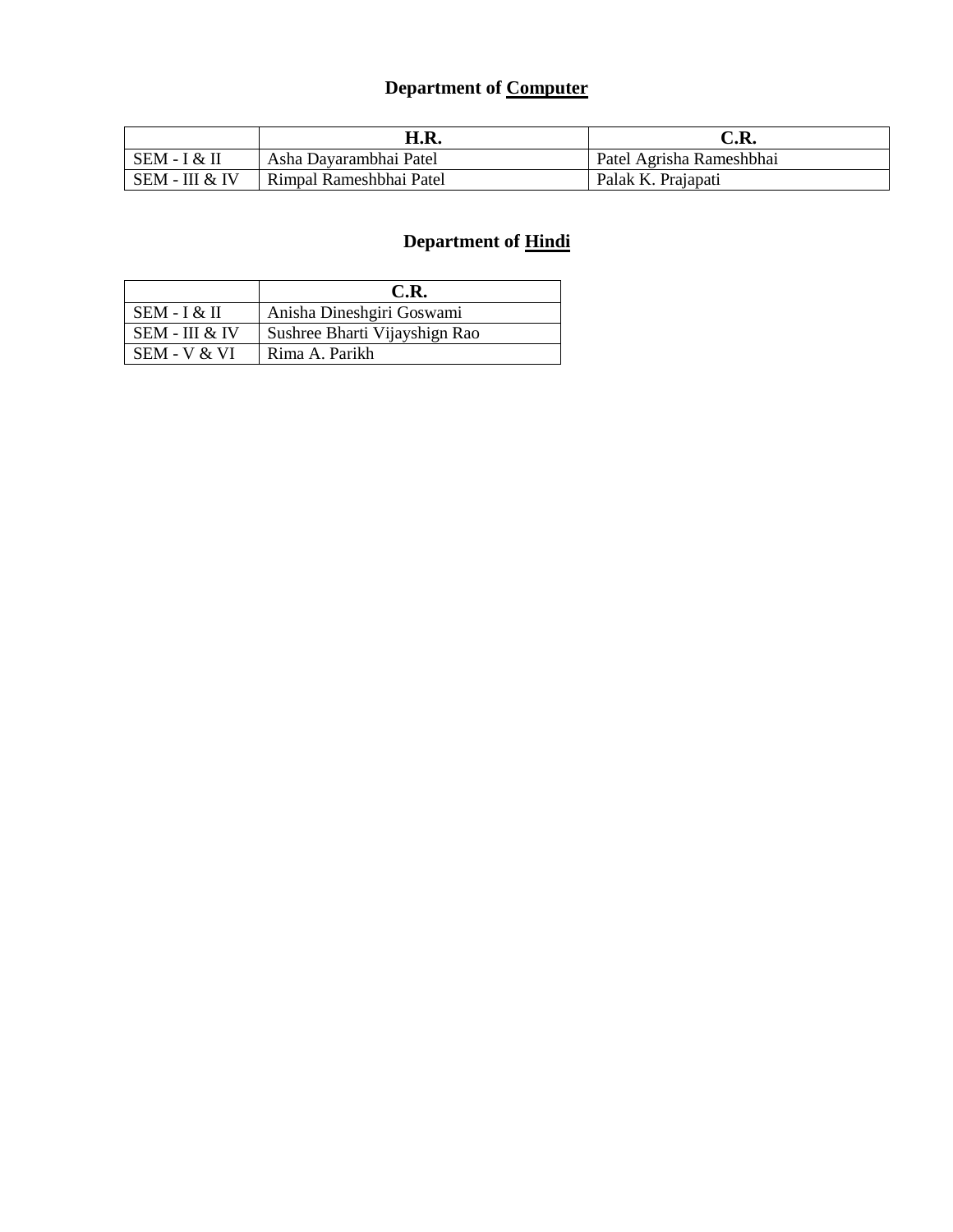# **Year 2016-17 C.R. & H.R. List**

#### **Department of Commerce (Gujarati Medium)**

|                  | <b>H.R.</b>                 | C.R.                     |
|------------------|-----------------------------|--------------------------|
| $SEM - I & H$    | Sabva Hetal Jivrajbhai      | Patel Hemali Rameshbhai  |
| $SEM - III & IV$ | Prajapati Komal Karshanbhai | Chundavat Hiral Harisinh |
| $SEM - V & VI$   | Patel Devanshi Pravinbhai   | Mistry Ankita Dineshbhai |

#### **Department of Commerce (English Medium)**

|                | H.R.                      | C.R.                          |
|----------------|---------------------------|-------------------------------|
| $SEM - I & H$  | Garala Tanvi Kishorbhai   | Shah Janvi Bhagvatkumar       |
| SEM - III & IV | Jakhariya Payal Ashokbhai | Kumawat Durya Kaneyalal       |
| SEM - V & VI   | Dave Urvi Rajeshbhai      | Sisodiya Himani Narendrashing |

#### **Department of M.Com**

|                | H.R.                     | C.R.             |
|----------------|--------------------------|------------------|
| SEM - I & II   | Patel Bhoomi Rasikbhai   | Sharma Neha R.   |
| SEM - III & IV | Patel Shalini Dineshbhai | Thakkar Anand H. |

## **Arts**

### **Department of English**

|                | H.R.             | C.R.                       |
|----------------|------------------|----------------------------|
| SEM - I & II   | Kiran Thakor     | Joshi Ishita               |
| SEM - III & IV | Jakhaniyaradhika | Thakkar Unnati Bhailalbhai |
| SEM - V & VI   | Thakor Poonam    | Gajjar Archana             |

### **Department of Gujarati**

|                | H.R.                      | C.R.                    |
|----------------|---------------------------|-------------------------|
| $SEM - I & H$  | Patel Nikita Laljibhai    | Valand Aarti Dineshbhai |
| SEM - III & IV | . Solanki Hansa Bachubhai | Patel Switi Rajeshbhai  |
| SEM - V & VI   | Prajapati Palak Kholabhai | Patel Zil Ashokbhai     |

#### **Department of Sociology**

|                | <b>H.R.</b>             | C.R.                     |
|----------------|-------------------------|--------------------------|
| $SEM - I & H$  | Patel Dipika Vishnubhai | Gadhavi Kavita Kishordan |
| SEM - III & IV | Patel Nisha Jagdishbhai | Vaghela Anjana Amrutbhai |
| SEM - V & VI   | Patel Mayuri Vijaybhai  | Patel Jinal Rajeshbhai   |

### **Department of Computer**

|                | H.R.                           | C.R.                     |
|----------------|--------------------------------|--------------------------|
| – SEM - I & II | Ranchadiya Vaishali Jyantibhai | Sapara Sangeeta Vajabhai |
| SEM - III & IV | Patel Happy Dineshbhai         | Chaudhary Akruti S.      |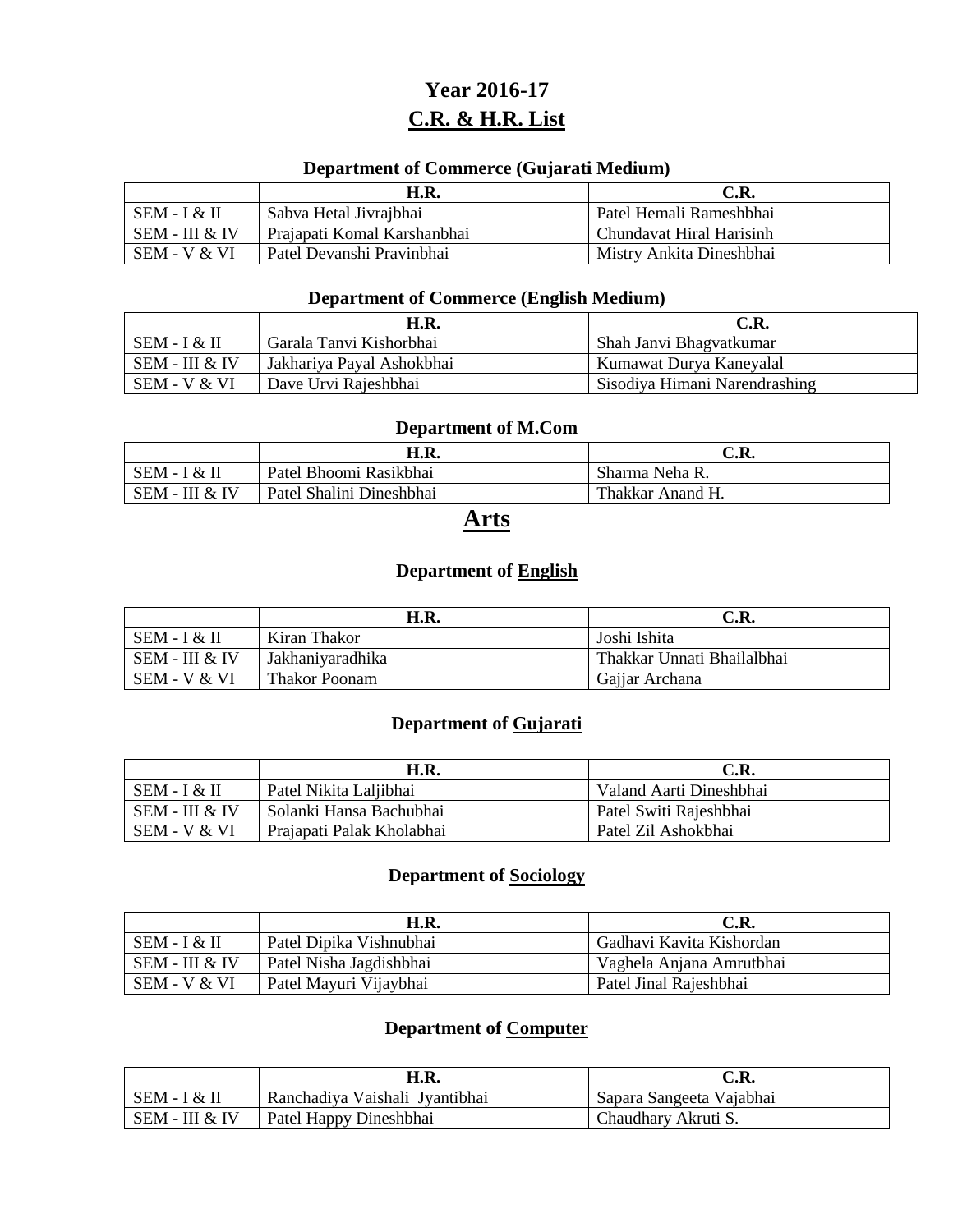|                | C.R.                       |
|----------------|----------------------------|
| SEM - I & II   | Patel Komal Ganapatbhai    |
| SEM - III & IV | Patel Happy Dharmendrabhai |
| SEM - V & VI   | Pasi Priya Vasantbhai      |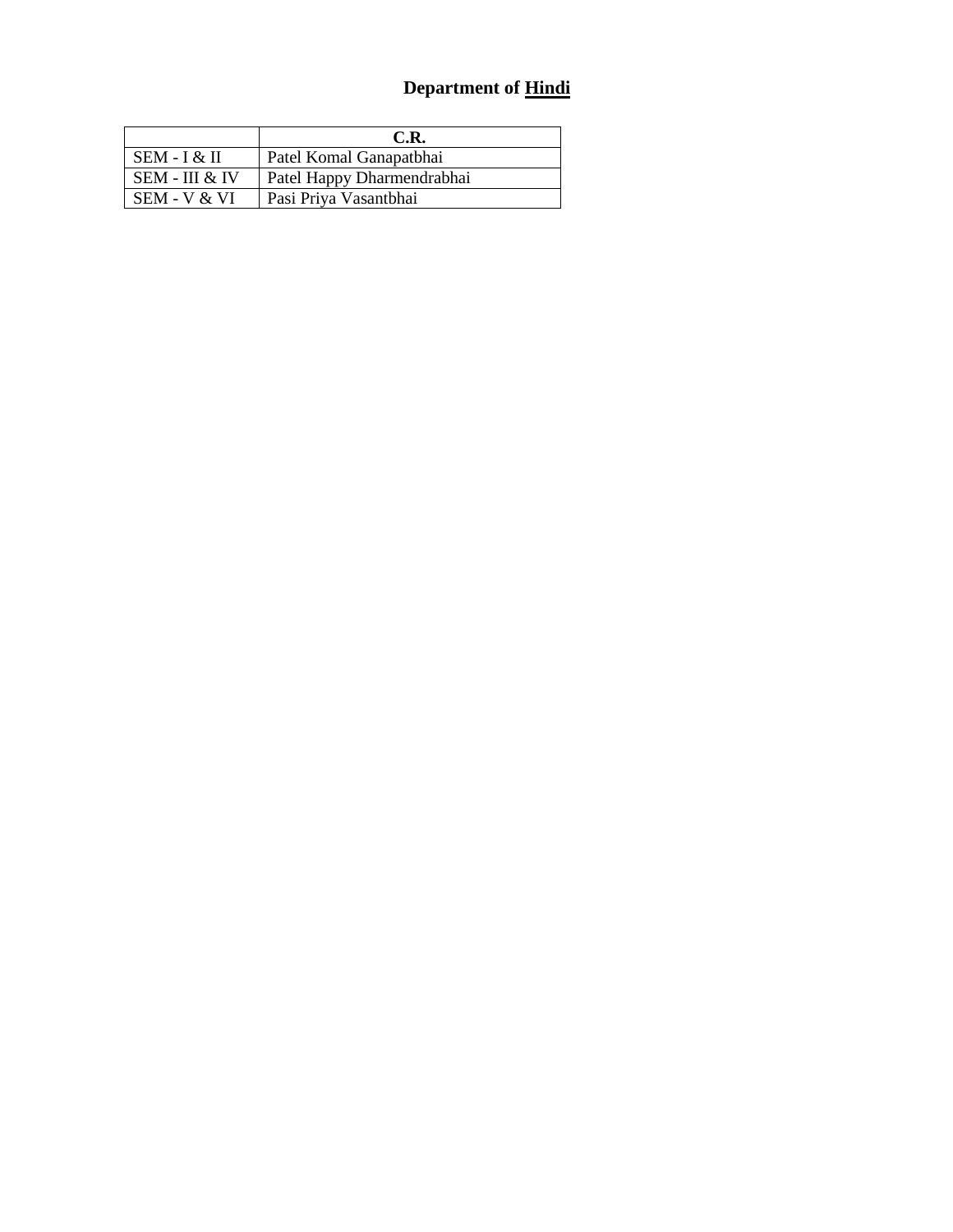# **Year 2017-18 C.R. & H.R. List**

### **Department of Commerce (Gujarati Medium)**

|                | H.R.               | C.R.               |
|----------------|--------------------|--------------------|
| $SEM - I & H$  | Patel Ruchi J.     | Ramanuj Bhumi P.   |
|                |                    | Karodiya Urmi      |
| SEM - V & VI   | Sabva Hetal J.     | Darji Paneri P.    |
|                |                    | Soni Foram A.      |
| SEM - III & IV | Prajapati Komal K. | Darji Kinjal B.    |
|                |                    | Chandavat Hiral H. |

#### **Department of Commerce (English Medium)**

|                | <b>H.R.</b>        | C.R.             |
|----------------|--------------------|------------------|
| SEM - I & II   | Darshika Shekhat   | Patel Jinal      |
|                |                    | Juhi Ramani      |
| SEM - V & VI   | Garala Tanvi K.    | Shah Jhanvi B.   |
|                |                    | Patel Disha D.   |
| SEM - III & IV | Jakhaniya Payal A. | Bhavsar Richa J. |
|                |                    | Kumawat Durga H. |

#### **Department of M.Com**

|                | H.R.              | C.R.               |
|----------------|-------------------|--------------------|
| SEM - I & II   | Vanecha Dipika N. | Sharma Neha R.     |
| SEM - III & IV | Patel Nirali N.   | Vishnoriya Juli D. |

#### **Arts**

### **Department of English**

|                | <b>H.R.</b>        | C.R.              |
|----------------|--------------------|-------------------|
| SEM - I & II   | Rathod Devanshi K. | Joshi Aneri Y.    |
| SEM - III & IV | Makwana Rekha J.   | l Thakor Kiran C. |
| $SEM - V & VI$ | Kunapara Pinal A.  | Kori Seema R.     |

### **Department of Gujarati**

|                | H.R.              | C.R.              |
|----------------|-------------------|-------------------|
| SEM - I & II   | Joshi Pooja D.    | Ramanuj Bhoomi M. |
| SEM - III & IV | Jani Palak B.     | Vaja Shivangi M.  |
| SEM - V & VI   | Patel Harshida B. | Patel Swity A.    |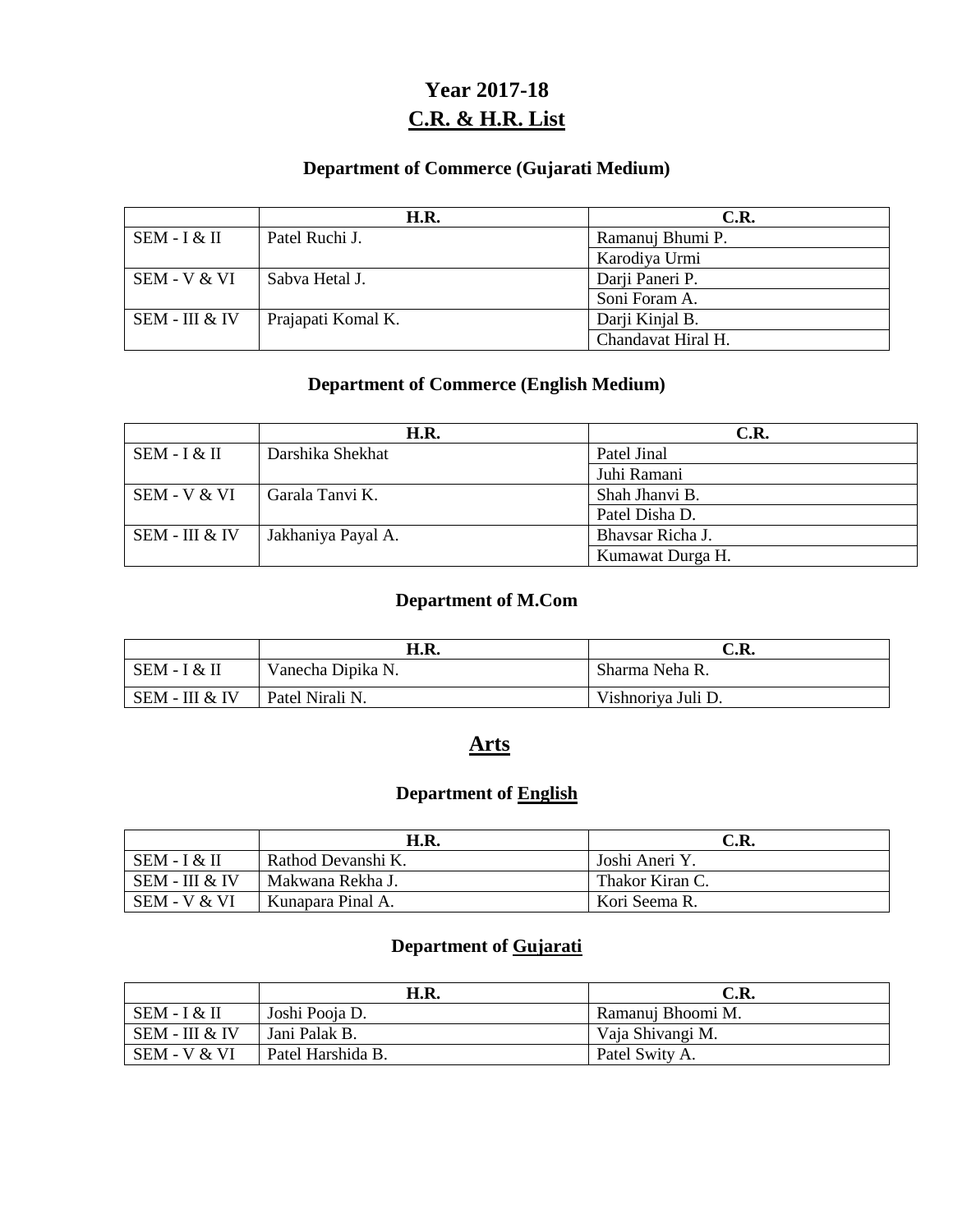# **Department of Sociology**

|                | H.R.               | C.R.              |
|----------------|--------------------|-------------------|
| $SEM - I & H$  | Kaneriya Dipika N. | Bhil Sanjana M.   |
| SEM - III & IV | Patel Dipika V.    | Gadhavi Kavita K. |
| SEM - V & VI   | Solanki Hansa B.   | Solanki Jalpa B.  |

### **Department of Computer**

|                  | H.R. | C.R.                   |
|------------------|------|------------------------|
| SEM - I<br>I & H |      | Ranchadiya Vaishali J. |
| SEM - III & IV   |      | Sapara Sangita V.      |

|                | C.R.               |
|----------------|--------------------|
| SEM - I & II   | Rathod Khushboo H. |
| SEM - III & IV | Sharma Nikita B.   |
| SEM - V & VI   | Yaday Goldi V.     |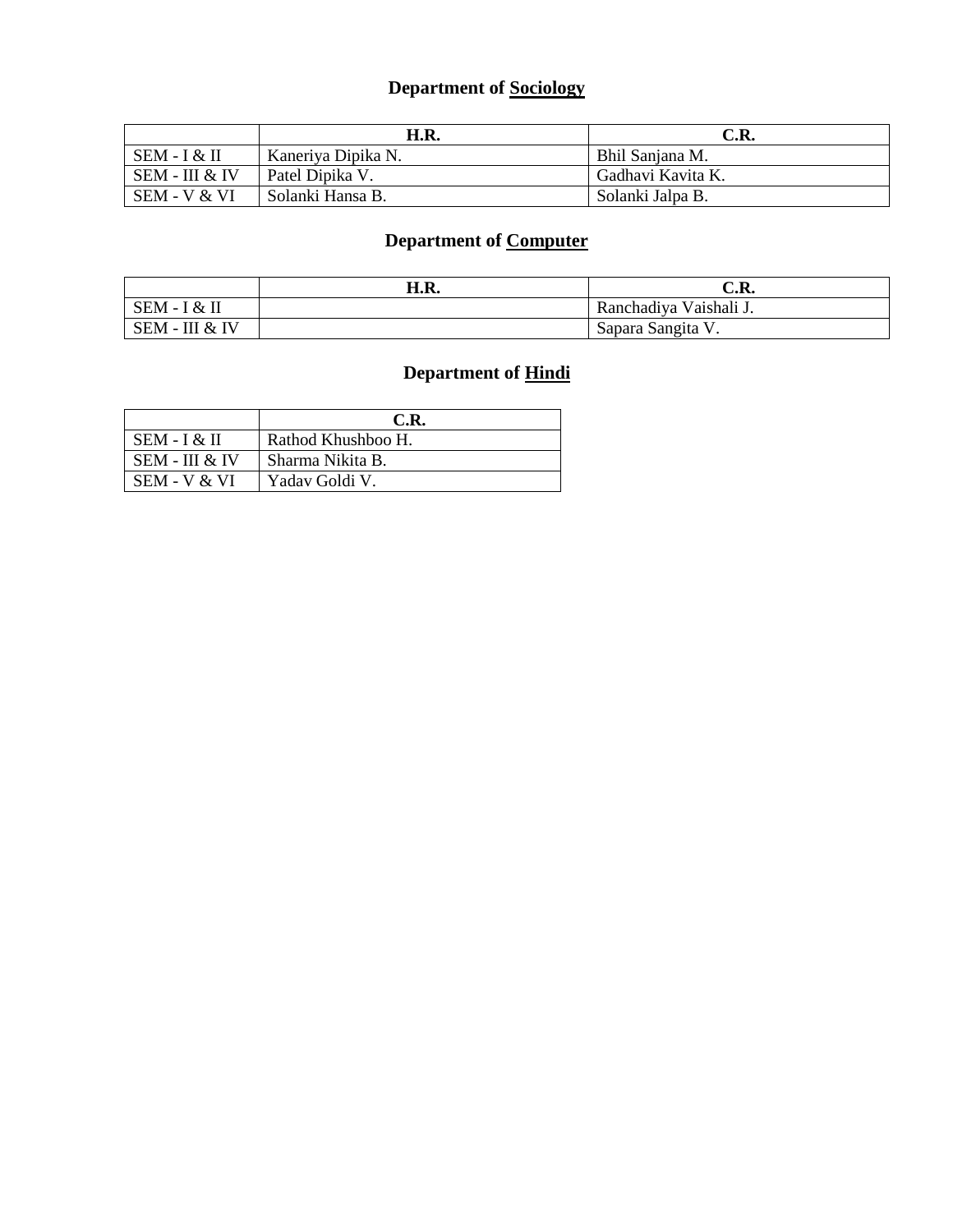# **Year 2018-19 C.R. & H.R. List**

### **Department of Commerce (Gujarati Medium)**

|                | H.R.          | C.R.          |
|----------------|---------------|---------------|
| SEM - I & II   | Patel Roshni  | Patel Disha   |
|                |               | Gohel Jhanvi  |
| SEM - III & IV | Patel Bansari |               |
|                |               | Patel Vibhuti |
| $Sem - V & V$  | Sabva Hetal   | Patel Hemali  |
|                |               | Soni Foram    |

#### **Department of Commerce (English Medium)**

|                | H.R.             | C.R.           |
|----------------|------------------|----------------|
| SEM - I & II   | Patel Jinal      | Desai Krishna  |
|                |                  | Desai Snehal   |
| SEM - III & IV | Shekhat Darshika | Patel Setu     |
|                |                  | Patel Jinal    |
| SEM - V & VI   | Dadhniya Niju    | Patel Disha    |
|                |                  | Sharma Nandini |

### **Department of M.Com**

|                | H.R.           | C.R.             |
|----------------|----------------|------------------|
| $SEM - I & H$  | Gudaliya Meera | Solanki Karishma |
|                |                | Kumavat Durga    |
| SEM - III & IV | Karodiya Rinku | Patel Prachi     |
|                |                | Patel Binal R.   |

## **Arts**

### **Department of English**

|                | H.R.            | C.R.         |
|----------------|-----------------|--------------|
| SEM - I & II   | Trivedi Vedanti | Desai Komal  |
| SEM - III & IV | Patel Devanshi  | Patel Dhruvi |
| SEM - V & VI   | Laniva Krishna  | Patel Dhruvi |

### **Department of Gujarati**

|                | H.R.           | C.R.           |
|----------------|----------------|----------------|
| SEM - I & II   | Bathani Himani | Patel Charu    |
| SEM - III & IV | Ramanuj Bhoomi | Joshi Pooja    |
| SEM - V & VI   | Patel Nikita   | Sapara Sangita |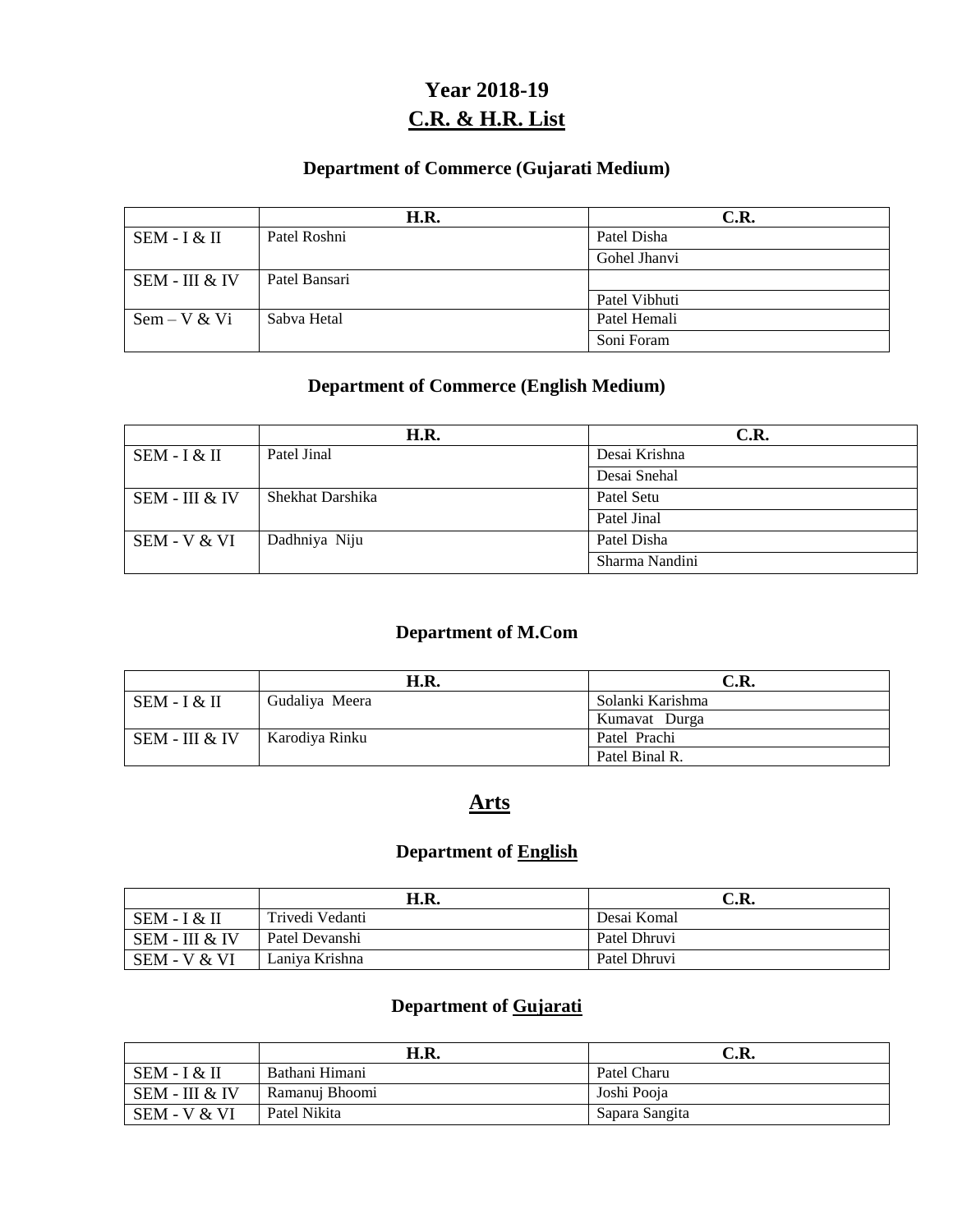### **Department of Sociology**

|                  | H.R.            | C.R.            |
|------------------|-----------------|-----------------|
| $SEM - I & H$    |                 | Rabari Aashaben |
| $SEM - III & IV$ | Kanetiva Dipika | Bhil Sanjana    |
| SEM - V & VI     | Patel Dipika    | Gadhavi Kavita  |

### **Department of Psychology**

|                                                                                                                                                                                                                                                                                               | TT T<br>. .<br>п.к.              | ∪.r.             |
|-----------------------------------------------------------------------------------------------------------------------------------------------------------------------------------------------------------------------------------------------------------------------------------------------|----------------------------------|------------------|
| $-$<br>$X_{\mathcal{T}}$<br>в <i>п</i><br>עו<br><br>$  -$<br>$\mathbf{r}$ , and the set of the set of the set of the set of the set of the set of the set of the set of the set of the set of the set of the set of the set of the set of the set of the set of the set of the set of the set | $- - -$<br>101<br>a.<br>1.11.Iul | handa<br>ιa<br>. |

# **Department of Economics**

|                                                                             | H.R.           | n<br>U.N.                               |
|-----------------------------------------------------------------------------|----------------|-----------------------------------------|
| $-$<br>$\chi_{7}$<br>'N/L<br>്പപ്പ<br>$\tilde{\phantom{a}}$<br>$\mathbf{H}$ | Viran<br>Patel | T/T1<br>$\cdots$<br>Patel<br>` Khushalı |

### **Department of History**

|                                                              | TT T<br>п.к.   | $\cap$ ת<br>U.N. |
|--------------------------------------------------------------|----------------|------------------|
| $\mathbf{I}$<br>SEM<br>&<br>$\overline{\phantom{0}}$<br>$ -$ | Desai Priyanka | Janki<br>Patei   |

### **Department of Computer**

|                            | H.R. | $\sim$ D<br>U.K.                    |
|----------------------------|------|-------------------------------------|
| $SEM - I & H$              |      | Ranchadiva<br>a Vaishali <b>J</b> . |
| . - III & IV<br><b>SEM</b> |      | Sapara Sangita V.                   |

|                  | C.R.          |
|------------------|---------------|
| SEM - I & II     | Sharma Kiran  |
| $SEM - III & IV$ | Patel Jyoti   |
| SEM - V & VI     | Sharma Nikita |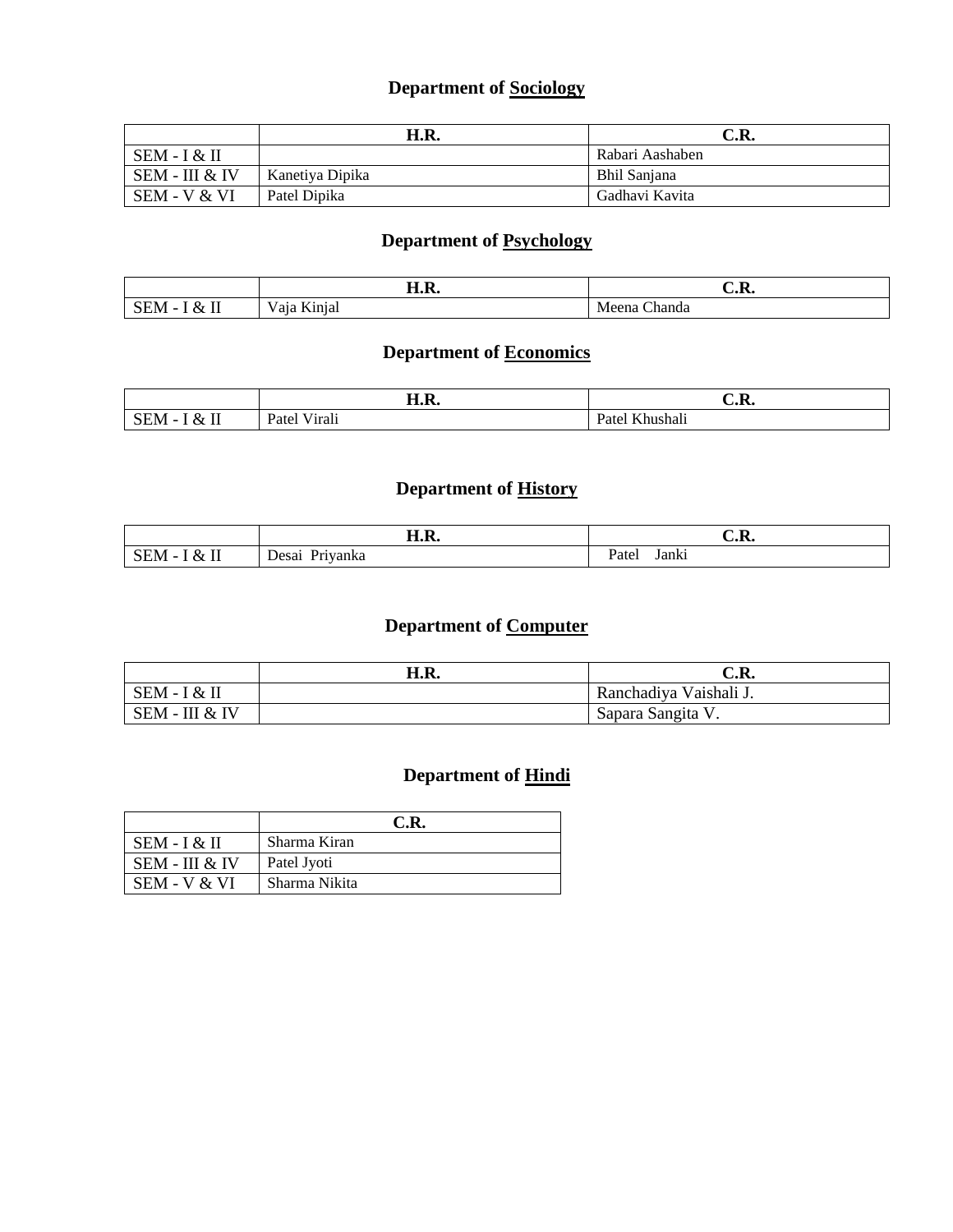# **Year 2019-20 C.R. & H.R. List**

#### **Department of Commerce (Gujarati Medium)**

|                | H.R.               | C.R.                 |
|----------------|--------------------|----------------------|
| $SEM - I & H$  | Patel Bhakti R.    | Mali Divya B.        |
|                |                    | Transadiva Jhanvi M. |
| SEM - III & IV | Gudaliya Poonam A. | Gohel Jhanvi D.      |
|                |                    | Tawar Minaxi M.      |
| SEM - V & VI   | Patel Bansari R.   | Patel Vibhuti V.     |
|                |                    | Parikh Anjali R.     |

### **Department of Commerce (English Medium)**

|                | H.R.             | C.R.                 |
|----------------|------------------|----------------------|
| $SEM - I & H$  | Dadhaniya Khushi | Pithabiya Kinjal V.  |
|                |                  | Kalal Varsha G.      |
| SEM - III & IV | Patel Jinal P.   | Prajapati Shivani S. |
|                |                  | Suthar Radhika C.    |
| SEM - V & VI   | Dholu Vrudhi V.  | Patel Jinal D.       |
|                |                  | Mehta Urmi H.        |

#### **Department of M.Com.**

|                  | H.R.                 | C.R.            |
|------------------|----------------------|-----------------|
| $SEM - I & H$    | Dadhaniya Niju L.    | Patel Disha D.  |
|                  | Dabhi Seemaba R.     | Patel Hemali R. |
| $SEM - III & IV$ | Gudaliya Meera A.    | Vaidh Heli K.   |
|                  | Janjarukiya Disha A. | Darji Kinjal B. |

## **Arts**

### **Department of English**

|                | H.R.              | C.R.           |
|----------------|-------------------|----------------|
| SEM - I & II   | Achwya Divya      | Evangeline Raj |
| SEM - III & IV | Aswar Rajalba A.  | Desai Komal V. |
| SEM - V & VI   | Laniya Krishna B. | Solanki Krinal |

### **Department of Gujarati**

|                | H.R.               | C.R.              |
|----------------|--------------------|-------------------|
| $SEM - I & H$  | Patel Janhyi R.    | Mair Shradha J.   |
| SEM - III & IV | Gudaliya Ankita M. | Patel Charu V.    |
| SEM - V & VI   | Patel Hiral R.     | Ramanuj Bhoomi M. |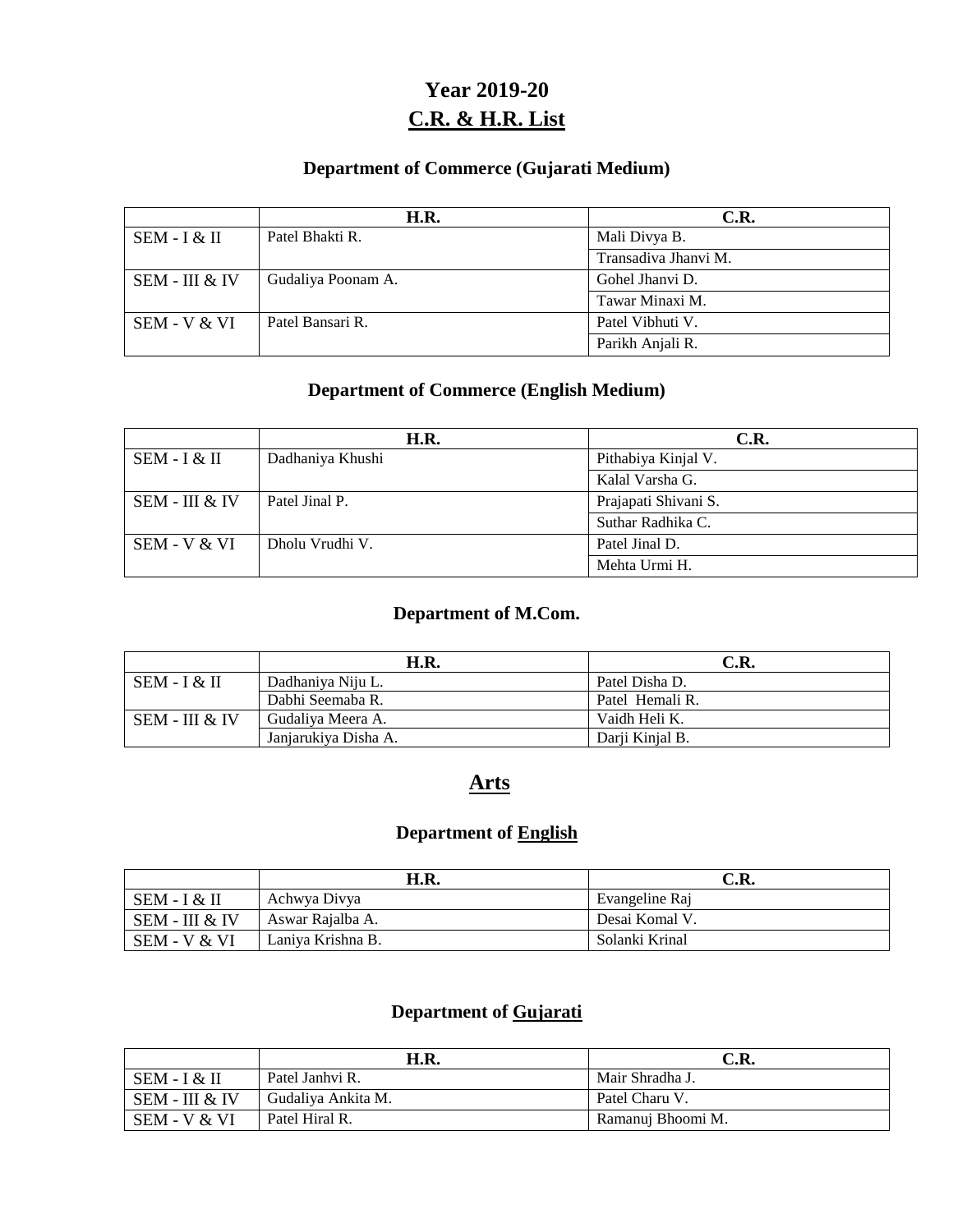## **Department of Sociology**

|                | H.R.               | C.R.            |
|----------------|--------------------|-----------------|
| $SEM - I & H$  | Bhimani Hemali A.  | Rawal Hiral D.  |
| SEM - III & IV | Bhthani Himani A.  | Kumavt Laxmi .K |
| SEM - V & VI   | Kanetiya Dipika N. | Lalwani Usha L. |

### **Department of Economics**

|                         | H.R.           | C.R.                     |
|-------------------------|----------------|--------------------------|
| $SEM -$<br>$\propto$ II | Patel Jahan D. | Desai Jalpa D.           |
| lii & Iv<br>$Sem -$     | Patel Hetal V  | $\overline{\phantom{a}}$ |

### **Department of Psychology**

|                       | H.R.           | C.R.             |
|-----------------------|----------------|------------------|
| SEM - I<br>I & H      | Patel Divya M. | Chavada Rinal M. |
| ∙ Iii & Iv<br>$Sem -$ | Vaja Kinjal V. | Patel Virali V.  |

### **Department of History**

|                  | H.R.                     | C.R.              |
|------------------|--------------------------|-------------------|
| SEM - I & II     | Patel Janvi A.           | Desai Hinal S.    |
| $Sem - III & IV$ | $\overline{\phantom{0}}$ | Desai Priyanka B. |

# **Department of Computer**

|                | C.R.           |
|----------------|----------------|
| $SEM - I & II$ | Patel Divya    |
| SEM – III & IV | Evangeline Raj |

|                | C.R.             |
|----------------|------------------|
| $SEM - I & H$  |                  |
| SEM - III & IV | Rathor Subham O. |
| SEM - V & VI   | Patel Jyoti C.   |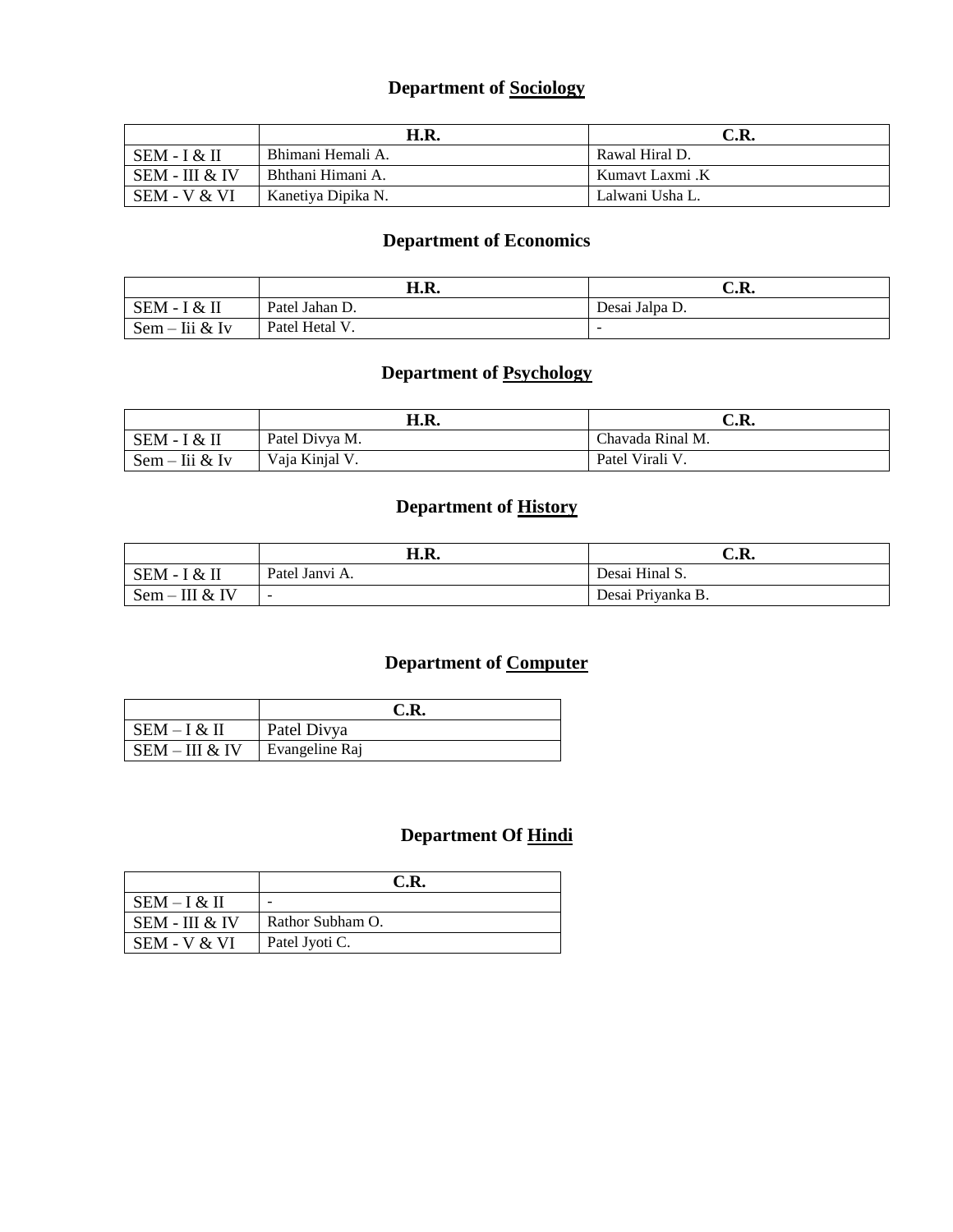# **Year 2021-2022**

#### **Department of Commerce (Gujarati Medium)**

|                | H.R.                     | C.R.                     |
|----------------|--------------------------|--------------------------|
| $SEM - I & H$  | $\overline{\phantom{0}}$ | $\overline{\phantom{a}}$ |
|                |                          | $\overline{\phantom{0}}$ |
| SEM - III & IV | Patel Khyati A.          | Prajapati Khusghi A.     |
|                |                          | Solanki Palak S.         |
| SEM - V & VI   | Patel Bhakti R.          | Mali Divya B.            |
|                |                          | Pandya Hiral T.          |

#### **Department of Commerce (English Medium)**

|                | H.R.               | C.R.                |
|----------------|--------------------|---------------------|
| $SEM - I & H$  |                    |                     |
|                |                    | -                   |
| SEM - III & IV | Gubani Rutvi P.    | Ladva Himanshi A.   |
|                |                    | Suthar Disha D.     |
| SEM - V & VI   | Dadhaniya Kushi J. | Pithadiya Kinjal V. |
|                |                    | Jani Eshita H.      |

## **Arts**

### **Department of English**

|                | H.R.                 | C.R.                |
|----------------|----------------------|---------------------|
| SEM - I & II   |                      |                     |
| SEM - III & IV | Mathasoliya Hinal R. | Vadukar Yashaswi B. |
| SEM - V & VI   | Patel Jimi R.        | Evangeline Alex R.  |

# **Department Of Gujarati**

|                | H.R.                     | C.R.             |
|----------------|--------------------------|------------------|
| SEM - I & II   | $\overline{\phantom{0}}$ |                  |
| SEM - III & IV | Rathod Usha R.           | Mevada Jeel J.   |
| SEM - V & VI   | Prajapati Nikita A.      | Patel Jahanyi R. |

#### **Department of Sociology**

|                  | H.R.                     | C.R.                     |
|------------------|--------------------------|--------------------------|
| $SEM - I & H$    | $\overline{\phantom{0}}$ | $\overline{\phantom{a}}$ |
| $SEM - III & IV$ | Joshi Bhumi B.           | Patel Mayuri D.          |
| SEM - V & VI     | Bhimani Hemali A.        | Raval Hiral D.           |